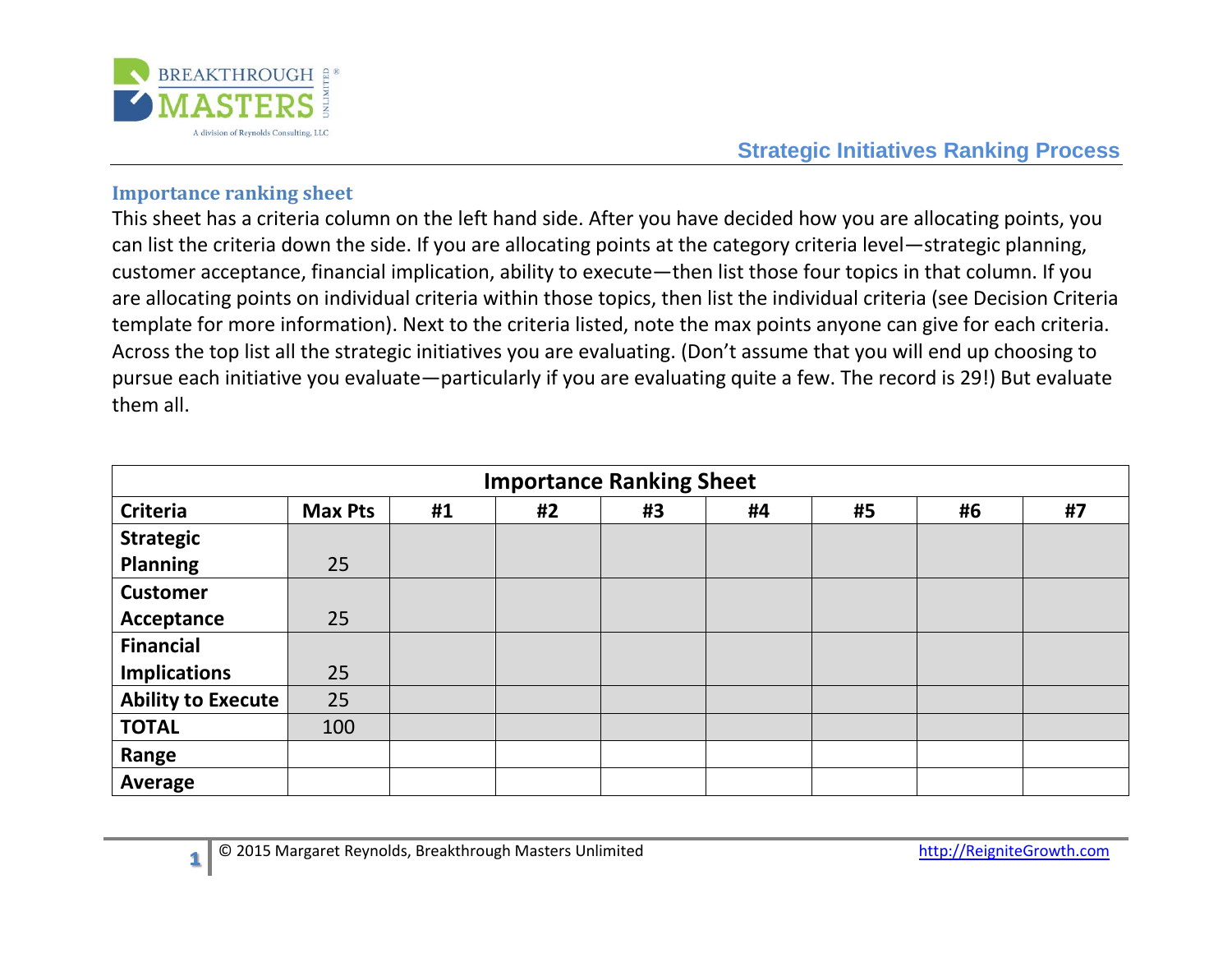

## **Scoring the Importance ranking sheet:**

Once everyone has assigned points to each initiative for each criteria, add them up. Use the totals to calculate an overall average and also a high and low score to show the range for that initiative. Discussion should focus on those initiatives with the most scoring diversity. Those that ranked consistently high or low don't require as much discussion.

## **Overall Ranking Sheet:**

Once you have finalized the rank order after discussion, create a list of the highest rank to the lowest and transfer the list of initiatives to the prioritization sheet, listing them in priority order using the adjusted importance score. Input the final score in the importance column.

Next you will fill out the urgency column. Typically we rank this High, Medium and Low. You can use number values if you prefer such as 1-10.

| <b>Overall Ranking Sheet</b> |            |                |          |  |  |  |  |
|------------------------------|------------|----------------|----------|--|--|--|--|
| Initiative                   | Importance | <b>Urgency</b> | Champion |  |  |  |  |
|                              |            |                |          |  |  |  |  |
|                              |            |                |          |  |  |  |  |
|                              |            |                |          |  |  |  |  |
|                              |            |                |          |  |  |  |  |
|                              |            |                |          |  |  |  |  |
|                              |            |                |          |  |  |  |  |
|                              |            |                |          |  |  |  |  |